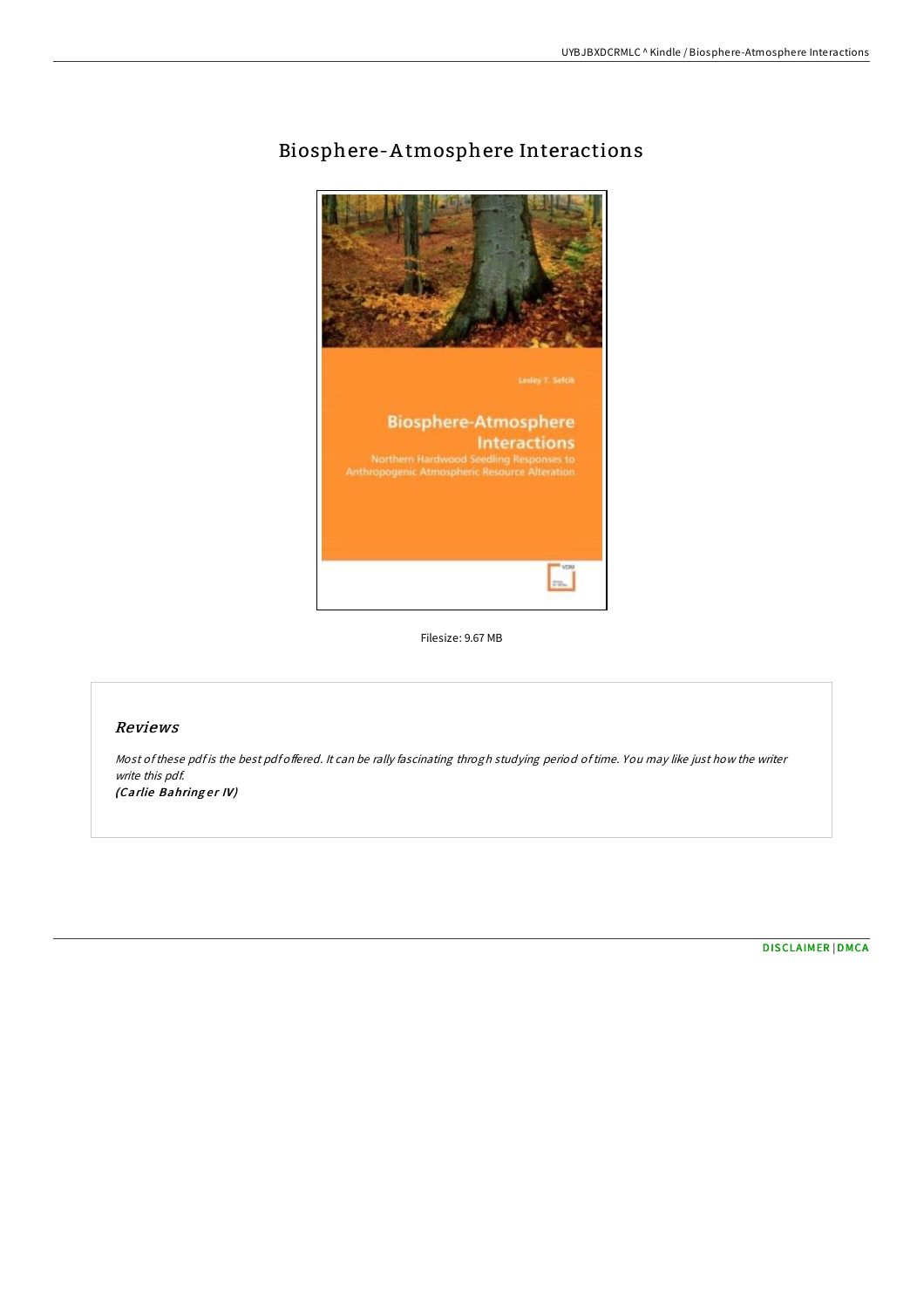## BIOSPHERE-ATMOSPHERE INTERACTIONS



To save Biosphere-Atmosphere Interactions PDF, make sure you refer to the link under and save the document or have access to other information which might be highly relevant to BIOSPHERE-ATMOSPHERE INTERACTIONS book.

Condition: New. Publisher/Verlag: VDM Verlag Dr. Müller | Northern Hardwood Seedling Responses to Anthropogenic Atmospheric Resource Alteration | Anthropogenically derived carbon dioxide (CO 2 ) and reactive nitrogen (N) compounds are altering the composition of Earth's atmosphere and impacting ecosystem function. I investigated the response of northern hardwood tree species to atmospheric CO 2 and N deposition in order to determine how these global change factors might impact future forest functioning. I conclude that increases in atmospheric [CO 2 ] and reactive N deposition will enhance seedling photosynthesis and survival in N-limited temperate forests because seedlings will use these atmospheric compounds as additional plant resources. However, N deposition will decrease arbuscular mycorrhizal (AM) fungal colonization and this may alter future biogeochemical cycling and forest functioning. Alteration of forest functioning due to changes in plant resource availability can ultimately cause large-scale changes in forest composition, which we need to be able to anticipate if we are to manage forests effectively for a sustainable future. | Format: Paperback | Language/Sprache: english | 205 gr | 144 pp.

 $\mathbf{r}$ Read Biosphere-Atmosphere Interactions [Online](http://almighty24.tech/biosphere-atmosphere-interactions.html) Đ Download PDF Biosphere[-Atmo](http://almighty24.tech/biosphere-atmosphere-interactions.html)sphere Interactions